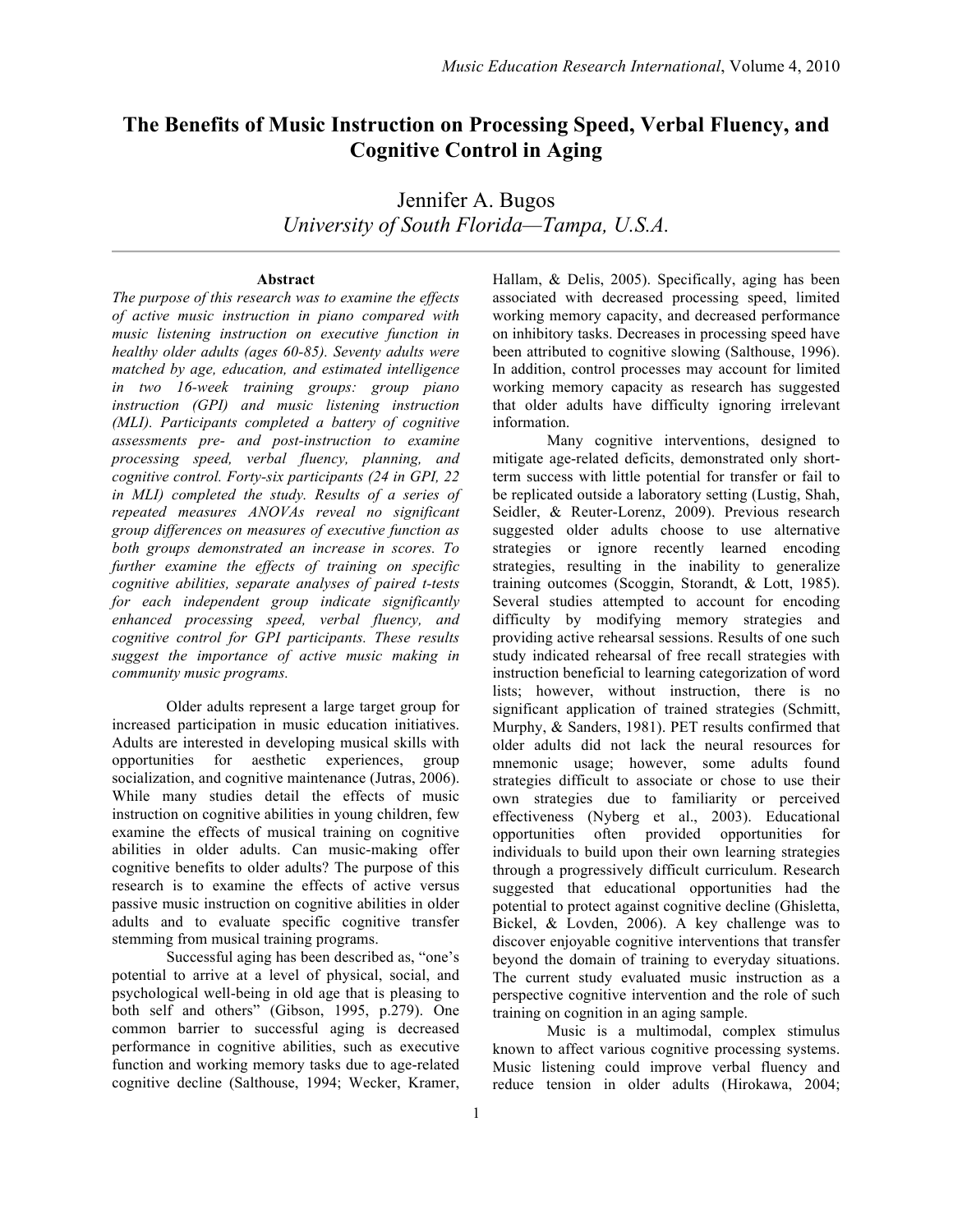Thompson, Moulin, Hayre, & Jones, 2005). In addition to verbal fluency, there were considerable linkages between music and language with regard to syntax and semantics as shown by research in harmonic structure (Koelsch, 2005). Furthermore, musical training has been correlated with perception of pitch contour in language (Schon, Magne, & Besson, 2004). Although there were limitations associated with research in music listening, such as inconsistencies regarding musical stimuli and comparisons of differential musical expertise, this research offered insight into the mechanisms that supported music perception and the beneficial effects of music listening (Seung, Kyong, Woo, Lee, & Lee, 2005).

Music instruction benefited executive, spatial, temporal, and verbal memory functions in many populations, indicating transfer capabilities. Musical training was correlated with higher verbal memory performance among college students and young children (Chan, Ho, & Cheung, 1998; Ho, Cheung, & Chan, 2003). Four-year-old children receiving ten minutes of piano instruction up to twice a week performed better on spatial-temporal task performance assessments than children receiving computer training (Rauscher, Levine, Shaw, & Wright, 1997). After eight months of piano instruction, kindergartners displayed greater improvements in spatial abilities than the control group (Rauscher & Zupan, 2000). Six-year-olds scored significantly higher on a Short-Term Memory subtest of the Stanford-Binet Intelligence Battery after receiving thirty weeks of music instruction (Bilharz, Bruhn, & Olson, 2000). Preliminary research has shown a multimodal intervention, individualized piano instruction (IPI), has the ability to significantly enhance some working memory and executive processes such as attention and concentration, working memory, and planning and strategy learning in older adults (Bugos, Perlstein, McCrae, Brophy, & Bedenbaugh, 2007). The purpose of this research was to further examine the effects of active music making in group piano instruction (GPI) and music listening instruction (MLI) on processing speed, verbal fluency, planning, and cognitive control. I hypothesized that group piano instruction (GPI) would enhance processing speed, verbal fluency, planning, and cognitive control compared to matched controls receiving music listening instruction (MLI).

## **Methods**

## *Participants*

Seventy community dwellers participated in the study. Participants were recruited through advertisements in the paper, radio, community organizations, and the area councils on aging. Criteria for study enrollment consisted of being between the

ages of 60-85, native English speakers, no history of colorblindness, no prior history of neurological impairment such as stroke or dementia, no difficulty with the movement of their hands, less than three years of prior musical training, and not currently engaged in music reading or musical performance. All potential participants completed a short telephone interview, *Telephone Interview for Cognitive Status* (TICS) (Brandt, Spencer, & Folstein, 1988), to screen for Alzheimer's disease. Potential participants were required to score a minimum of 30 on the TICS to participate. Participants were also screened for depression with the *Beck Depression Inventory* (BDI; Beck, Ward, Mendelson, Mock, & Erbaugh, 1961; cut off score of <11) and *Geriatric Depression Scale* (GDS; Yesavage, Brink, Rose, & Adey, 1983; cut-off score of  $> 10/30$ . Written informed consent was obtained from all participants prior to study enrollment.

## *Description of Measures*

*Advanced Measures of Music Audiation*  (AMMA) (Gordon, 1989) was a measure of music aptitude that yielded tonal and rhythmic composite scores based on 30 paired-melodic phrases. Participants must determine if the phrases were the same, tonally different, or rhythmically different. The AMMA was chosen for its reliability  $(r = .81)$  and content validity.

*Wechsler Abbreviated Scale of Intelligence*  (WASI) (Wechsler, 1999) contained four short subtests used to estimate full-scale IQ, verbal IQ, and performance IQ. These subtests include Vocabulary and Similarities subtests to estimate verbal IQ (VIQ) and Block Design and Matrix Reasoning subtests to estimate performance IQ (PIQ).

#### *Repeated Measures*

*Paced Serial Addition Task* (PASAT) (Gronwall, 1977) was a measure of processing speed consisting of four trials, each trial with a faster presentation rate. Participants listened to a sequence of single digit numbers and reported the sum of the previous two numbers. The addition of the last number heard on the recording and the new number presented combined with the progressively difficult trials allowed for examination of information processing in simple arithmetic calculations. The 100-item PASAT was used as it was more appropriate and less aversive than the 200-item instrument. The four trials consisted of 25 items each with an inter-stimulus interval (ISI) of 2.4 seconds, 2 seconds, 1.6 seconds, and 1.2 seconds respectively. The PASAT was chosen for its consistency and was used in many clinical trials (Polman & Rudick, 2010). The PASAT's split half reliability was .9 (Spreen & Strauss, 1998).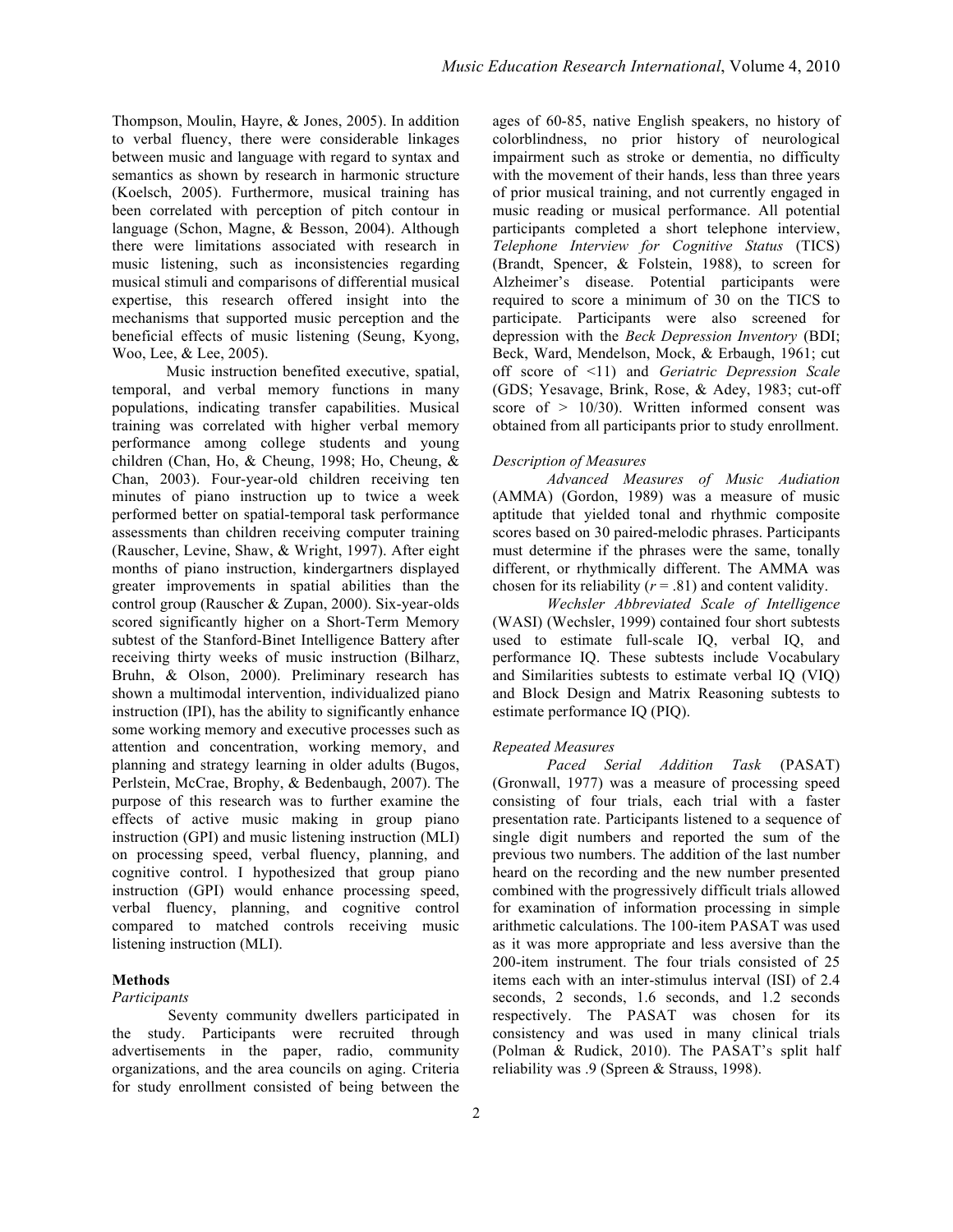*Trails Test Card A and B* (TMT) (Reitan & Wolfson, 1985) was a measure of planning, sequencing, visuomotor speed, and mental flexibility. Card A required participants to draw a line connecting numeric stimuli in sequential order, while Card B required the switching between connecting of numeric and alphabetical stimuli in sequential order (1, A, 2, B, etc.). TMT scores reflected the time to complete the card (in seconds) and the number of errors made on the task. This task was chosen to examine cognitive flexibility in the visual domain. Construct validity for the TMT was established by correlations (.36-.93) with an object-finding task and a hidden pattern task (Ehrenstein, Heister, & Cohen, 1982). Reported reliability coefficients for the TMT were .94 for Part A and .90 for Part B (Spreen & Strauss, 1998).

*Cued Color Word Stroop Test* (Golden, 1978) measured cognitive control (interference) and reaction speed. The computerized Cued Color Word Stroop previously utilized in other studies with both clinical and healthy populations was employed (Perlstein, Larson, Dotson, & Kelly, 2005). The task comprised of the same three colors and color-words (Red, Blue, and Green) used in the standard card Stroop (Golden, 1978). Each trial began with a 750 millisecond visual instructional cue (Color or Word) followed by a 1000 millisecond delay, and finally by a visual stimulus presented for up to 2500 milliseconds, which was terminated by the participant's response. Participants were asked to decide between the color and word of the visually presented stimulus depending upon instructions of the cue. For the color condition, participants were asked to respond to the ink color of the word presented. For the word condition, participants were instructed to respond to the name of the word written on the screen. The task comprised of a total of 360 trials presented in four blocks of 90 trials. The order of the blocks consisted of mixed, color, mixed, word. Stimuli were pseudorandomized. Visual stimuli were presented in the center of a black screen visual display, and delivered on an Apple Macintosh MacBook Pro computer using E-Prime 2.0 software (Schneider, Eschmann, & Zuccolotto, 2002). Participants received instructions to respond as quickly and accurately as possible.

*Delius-Kaplan Executive Function Measure (D-KEFS) Verbal Fluency subtest (D-KEFS;* Delius, Kaplan, & Kramer, 2001) was administered to examine letter fluency, category fluency, and category switching. To minimize practice effects, usage of two forms of the assessment was necessary, one for pretesting, and one for post-testing. In the letter fluency condition, each 60-second trial consisted of naming as many words that begin the letters F, A, S (pre-testing trials) or B, H, R (post-testing trials). Words could not be names of people, places, or numbers. In the category condition, participants named as many words belonging to a specific category such as items of clothing and girls' names in 60 seconds. In the category switching condition, participants must switch between providing a name of a piece of fruit and item of furniture. Reliability coefficients for the D-KEFs *Verbal Fluency* subtest were as follows: letter fluency (.88), category fluency (.82), and category switching (.51) (Delis, Kaplan, & Kramer, 2001).

## *Procedure*

Participants were matched for age, education, and intelligence as measured by the *Wechsler Abbreviated Scale of Intelligence* (WASI) (Wechsler, 1999) in two training groups: music listening instruction (MLI) and group piano instruction (GPI). Music aptitude was measured by the Advanced Measures of Music Audiation (AMMA) (Gordon, 1989). Participants completed a battery of cognitive assessments pre- and post-music instruction. All testing was conducted individually in a quiet testing room at a local senior center by a trained research assistant. Participants were compensated for their time in testing.

Participants were assigned to one of the two 16-week treatments: *Group Piano Instruction* (GPI) or *Music Listening Instruction* (MLI). GPI is a basic piano course that included finger dexterity exercises, scales, basic music theory, and standard piano literature from the Alfred Adult All-in-One Course (Palmer, Manus, & Lethco, 1995). Classes met once a week for 45 minutes followed by 15 minutes of social activities. Individuals learned to perform individually and accompany other members of the group. Social activities ranged from playing the autograph game, which included requesting the autograph of participants with selected experiences, to discussing their favorite memories. Participants were required to practice the piano for 30 minutes daily and log all practice sessions. GPI served as an experimental task that utilized fine motor bimanual coordination.

MLI was a music appreciation course that incorporated both world music and music of the classical vernacular, based upon *Music Listening Today* (Hoffer, 2002). Classes met once a week for 45 minutes followed by 15 minutes of social activities. Each lesson reinforced prior lessons and promoted the learning of new musical elements and terms. Participants completed weekly assignments based upon course readings and class discussion of musical styles. A CD-ROM accompanied the text and participants used computers at a local senior center or at home to view diagrams of formal elements while listening to recorded musical examples. Participants were required to listen to the CDs for 30 minutes daily and log listening experiences. MLI served as a control task as it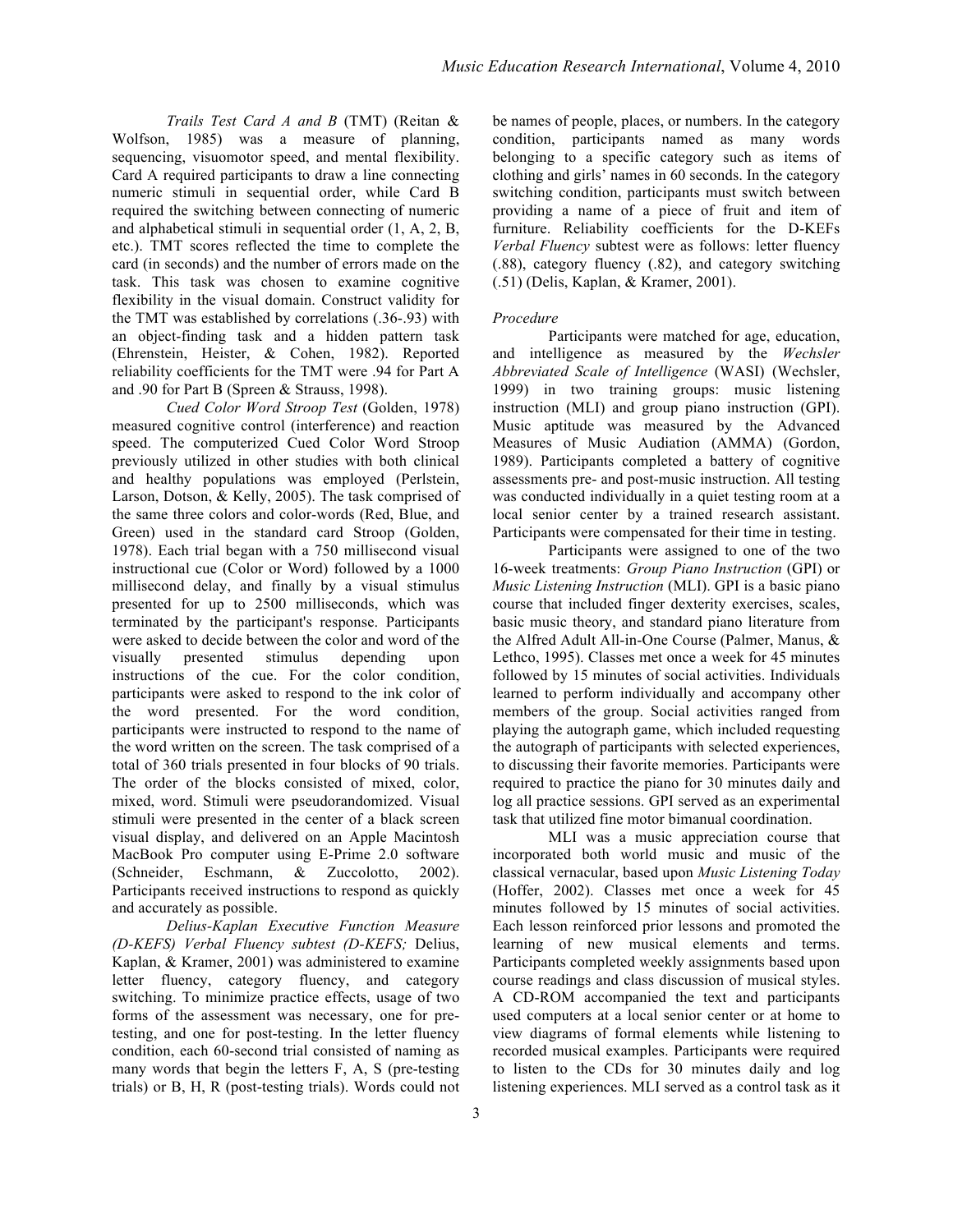did not involve bimanual coordination or musical performance and contained an attentional component similar to that of the Group Piano Instruction.

#### **Results**

Forty-six participants (24 in GPI and 22 in MLI) completed the study. Attrition was due to personal illness or family illness, a need to return to the workforce, or a lack of commitment to practice. Descriptive statistics for demographic variables are provided in Table 1. Results of an independent samples *t*-test on age  $t(44) = .8$ ,  $p = .40$ , years of education  $t(44) = -.3$ ,  $p = .80$ , intelligence,  $t(44) = -.7$ ,  $p = .50$ , music aptitude (tonal)  $t(44) = .6$ ,  $p = .50$ , and music aptitude (rhythm)  $t(44) = -.2$ ,  $p = .80$ , indicated no significant group differences ( $p > .05$ ).

Table 1 *Demographic Data*

|                      | GPI $(N = 24)$ | MLI $(N = 22)$ |
|----------------------|----------------|----------------|
| Male/Female          | 5/19           | 5/17           |
| Age                  | 69.3(7.0)      | 67.7(6.3)      |
| Education (in years) | 14.1(2.9)      | 14.4(2.6)      |
| VIO                  | 103.6(9.8)     | 106.9(9.9)     |
| <b>PIO</b>           | 105.3 (17.6)   | 106.9(14.8)    |
| <b>FSIQ</b>          | 104.8 (14.0)   | 107.6(11.2)    |
| <b>AMMA</b> Tonal    | 13.0(3.7)      | 12.3(4.5)      |
| <b>AMMA Rhythm</b>   | 12.5(3.5)      | 12.7(4.0)      |

The effects of musical instruction on the four cognitive domains were assessed by Group (GPI, MLI) x Time (pre-testing, post-testing). The assessed domains were verbal fluency, planning, processing speed and cognitive control. For these data, repeated measures ANOVAs were preferred over a MANOVA because the same participants were tested before and after instruction, and a repeated measures option was not available for MANOVA in SPSS. Each ANOVA tests individual hypotheses for a main effect of time and a Group x Time interaction. Eight hypotheses were evaluated at the level of  $p < .05$ , to be adjusted for multiple comparisons using the Benjamini and Hochberg correction (Keselman, Cribbie, & Holland, 2002). All Group x Time interaction hypotheses were non-significant. Significant main effects of time were found for processing speed ( $p < .019$ ), verbal fluency  $(p < .006)$ , and cognitive control  $(p < .013)$ . *Post-hoc* analyses evaluated the hypotheses that performance of each group improved after musical instruction. Each

accepted main effect of time yielded two within group comparisons. Paired *t*-tests for each individual group were evaluated at the level of  $p < .05$ , adjusted for multiple comparisons with the Benjamini and Hochberg correction. Significantly enhanced performance on measures of verbal fluency  $(p < .017)$ , cognitive control ( $p < .008$ ), and processing speed ( $p <$ .025) was found for the GPI group, but not the MLI group.

#### *Verbal Fluency Results*

Results of a Group (GPI, MLI) x Time (pre- and posttest) Repeated Measures ANOVA conducted on a composite score reflecting number correct on letter fluency, category fluency, and category switching conditions of the D-KEFS indicated no significant interaction,  $F(1,45) = .2$ ,  $p = .69$ . There was a main effect for time,  $F(1, 45) = 12.9$ ,  $p < .006$ . Since the pattern of results suggested improvement by both, I further examined the extent of the enhancement for each individual group. For the D-KEFS Verbal Fluency subtest, a paired *t*-test was conducted for each individual group for the total correct across letter fluency trials, category fluency trials, and category switching conditions. Results of a paired *t*-test for the total correct across conditions was  $t(21) = -2.3$ ,  $p <$ .041 for the MLI group, and *t*(24) = -2.8, *p* < .017 for the GPI group. Since I applied the Benjamini and Hochberg correction, the detection rate for significance was ( $p < .03$ ). Thus, the results indicated significantly enhanced performance by the GPI group, but not the MLI group (see Table 2).

#### *Processing Speed Data*

Results of Group (GPI, MLI) x Time (pre-test, post-test) ANOVA on the total number correct for the PASAT indicated no significant interaction effect, *F*(1,  $(45) = 1.5$ ,  $p = .23$ . A main effect of time was found,  $F(1, 45) = 6.6$ ,  $p < .019$ . The pattern of results showed that both groups demonstrated increases in correct scores; however, it was necessary to further analyze increases in scores for each independent group.

A paired *t*-test was conducted for each individual group to examine differences between preand post-test processing speed performance on the *Paced Auditory Serial Addition Task* (PASAT). Results revealed no significant differences in performance for the Music Listening Group in the total number correct. Results of a paired *t*-test on PASAT performance for the Group Piano Instruction (GPI) group indicated significantly enhanced performance on the total number correct across all PASAT trials,  $t(24) = -2.6$ , *p*  $< 0.025$ .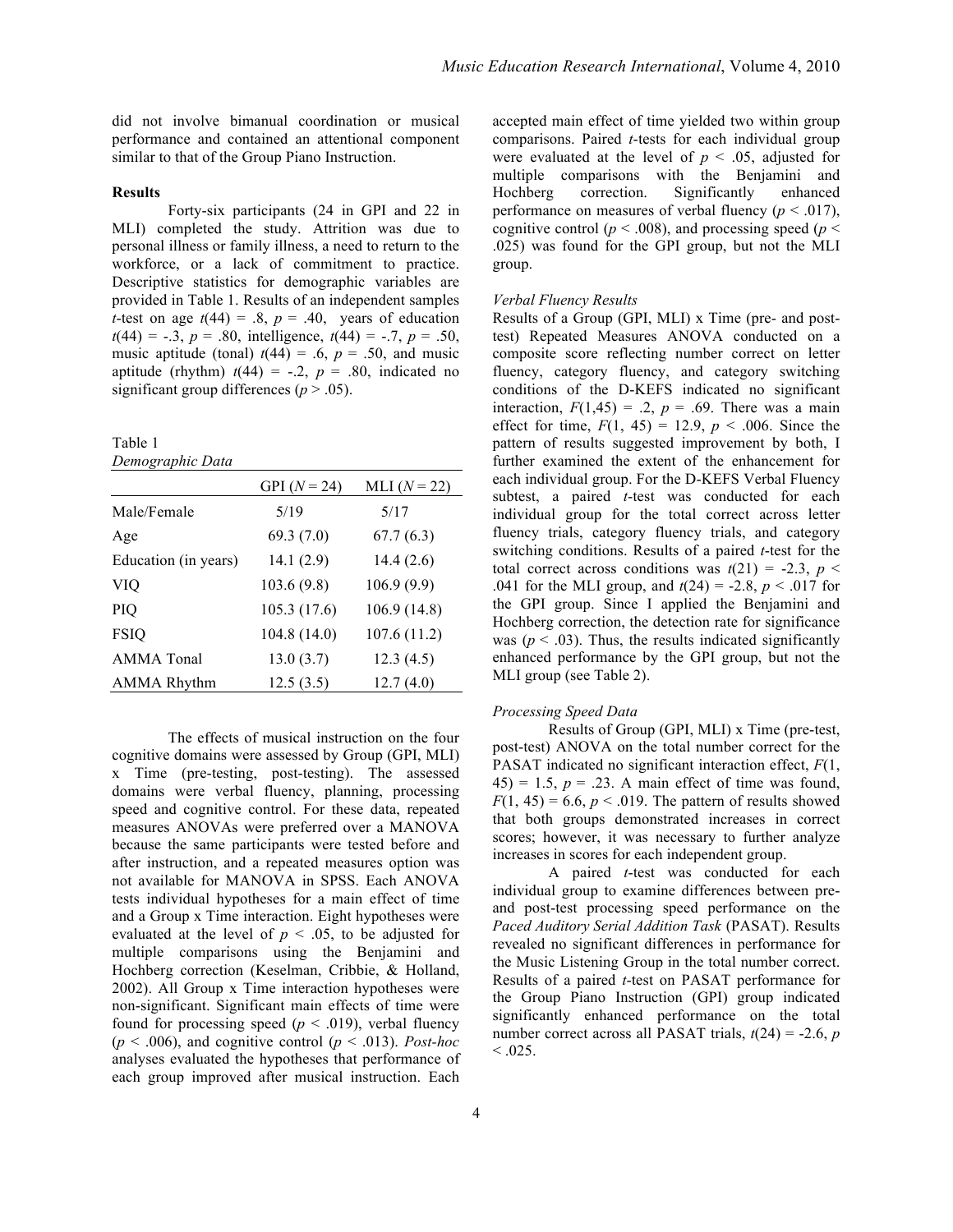|                           | Music Listening Instruction $(N=22)$ |                          |        |      |                         | Group Piano Instruction $(N=24)$ |        |         |  |
|---------------------------|--------------------------------------|--------------------------|--------|------|-------------------------|----------------------------------|--------|---------|--|
|                           | Pre-Test<br>Mean $(sd)$              | Post-Test<br>Mean $(sd)$ |        |      | Pre-Test<br>Mean $(sd)$ | Post-Test<br>Mean $(sd)$         |        |         |  |
| PASAT (CR)                | 49.0 (18.0)                          | 51.3(21.9)               | $-0.9$ | .090 | 50.6 (17.5)             | 57.2 (15.6)                      | $-2.6$ | $.025*$ |  |
| D-KEFS (CR) 83.7 $(16.1)$ |                                      | 88.6 (15.9)              | $-2.3$ | .041 | 84.6 (16.6)             | 90.6(16.9)                       | $-2.8$ | $.017*$ |  |
| Stroop (ER)               | 34.1 (27.0)                          | 28.1 (27.9)              |        | .250 | 43.1(26.9)              | 30.3(23.9)                       | 3.1    | $.008*$ |  |

Table 2 *Results of Total Correct Responses (CR) and Error Rates (ER) Across Trials*

\* Statistically significant.

Note: The Benjamini Hochberg (BH) correction applied to the D-KEFS hypothesis for MLI required a  $p < 0.033$  to be considered significant.

To examine task compliance and the effect of working memory on the PASAT, I calculated the total number of consecutive correct responses, dyad scores. Research suggested that older adults with working memory difficulties often provided the sum of two numbers and skipped a number to compensate for task difficulty (Gonzalez et al., 2006). Gonzalez and others (2006) found correlations between the total number correct on the PASAT and total dyad scores in healthy populations; however, this association diminished as stimulus presentation occurred more rapidly and placed higher demand upon working memory. Mean dyad scores for the MLI group were  $25.1$  ( $sd = 19.1$ , skeweness = 34, kurtosis =  $-1.28$ ) at pre-testing, and 29.8 ( $sd = 23.3$ ), skewness = .47, kurtosis =  $-.89$ ) at post-testing. Mean dyad scores for the GPI group were  $25.9$  ( $sd = 19.8$ , skewness = .28, kurtosis =  $-1.17$ ) at pre-testing, and 31.9 ( $sd = 19.4$  skewness = .08, kurtosis =  $-.09$ ) at post-testing. Both groups complied with task requirements.

## *Cognitive Control Results*

Results of a Group x Time ANOVA on cued Color Word Stroop performance indicated no significant differences in error rates across conditions,  $F(1, 42) = 1.14$ ,  $p = .29$ . A main effect of time was found,  $F(1, 42) = 8.45$ ,  $p < .013$ . Results of a paired *t*-test for the GPI group indicated a significant reduction in error rates,  $t(22) = 3.11$ ,  $p <$ .008. No significant difference in mean errors was found between pre- and post-test performance for the MLI group,  $t(20) = 1.18$ ,  $p = .250$ .

# *Planning Results*

MLI participants completed Card A at pretesting in an average of 37.4 seconds (+13.8) and 36.4 seconds (+10.7) at post-testing. The GPI group completed Card A at pre-testing in an average of 37.1 seconds  $(\pm 11.9)$  and post-testing 38.2 seconds (+12.4). A Group (GPI, MLI) x Time (Pre-test, Posttest) ANOVA on Trail Making Test Card B scores showed no significant group differences,  $F(1,45)$  = 1.6,  $p = 0.21$ . There was no main effect of time,  $F(1,45) = .75, p = .39.$ 

## **Discussion**

The goal of this research was to examine the effects of group piano instruction on processing speed, verbal fluency, planning, and cognitive control in older adults. Results showed no significant differences in performance on the cognitive measures between GPI and MLI groups. The pattern of results suggested that both training regiments could positively impact cognitive abilities. This result was quite surprising since I initially hypothesized that active participation in piano instruction would place higher demands upon cognitive abilities and attentional resources. However, the music listening program also required focused attention and challenged participants with a fast-paced curriculum.

Another focus of this research was to better understand how musical training maps to specific cognitive abilities. I could confidently report results of the Paced Auditory Serial Addition Task (PASAT), which showed significant performance enhancements for the GPI group in processing speed performance. Research has suggested that instrumental practice, particularly related to piano practice, engages multiple brain areas by requiring temporal and sequential control of finger movements (Krings et al., 1999). Bimanual coordination and perceptual representation of those movements is required to gain fluency and dexterity. Once fluency is achieved attention is shifted to other musical challenges. Practice requirements are essential to learning an instrument, reinforce transferability and manifest training-dependent reorganization (Pantev,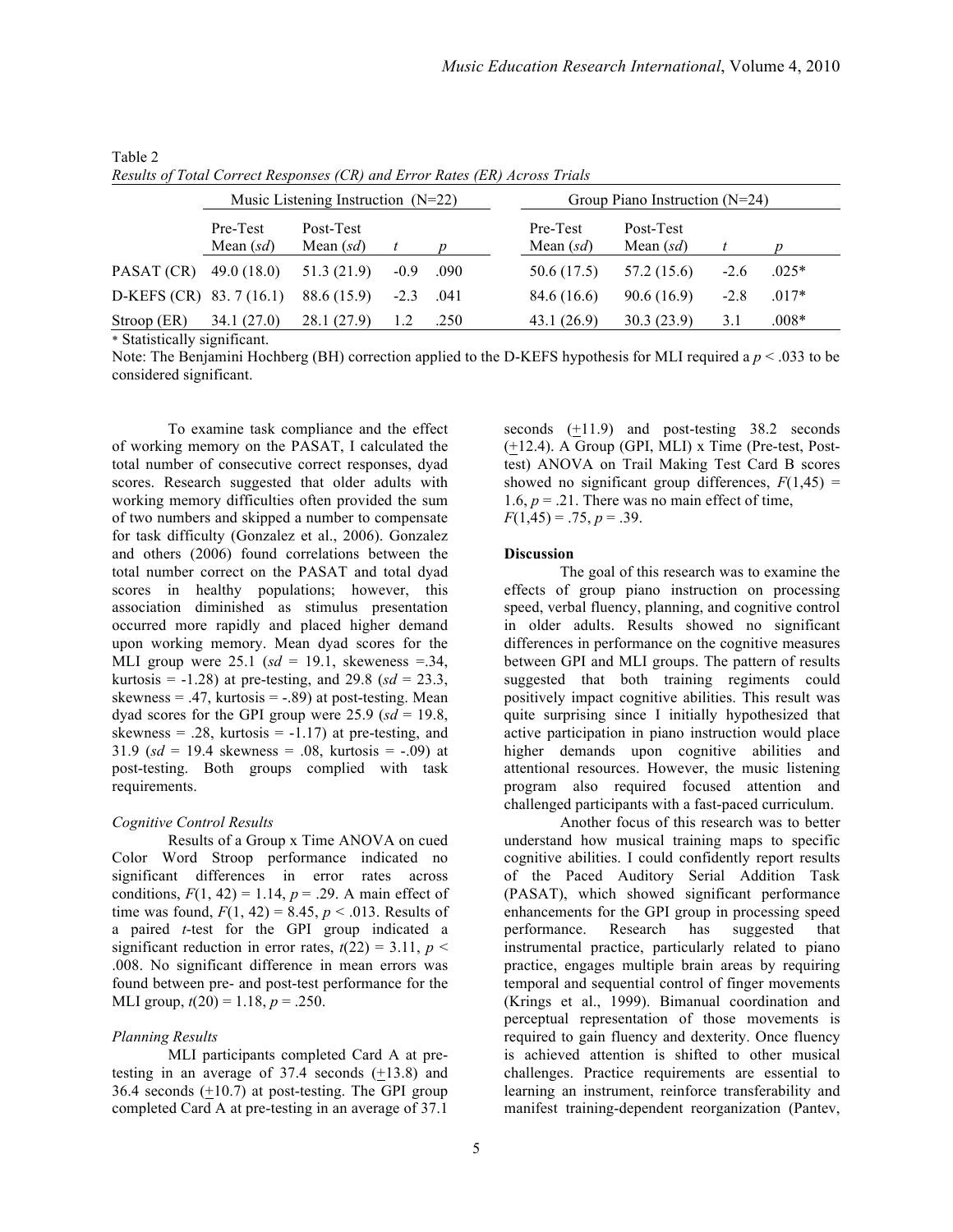Lappe, & Hergolz, 2009). Likewise, as one is engaging in musical performance, planning and strategizing become a natural part of a multi-task process.

Results suggested that piano instruction enhances verbal fluency performance. These results are consistent with prior research examining the effects of violin instruction on verbal fluency performance (Chan, Ho, & Cheung, 1998; Ho, Cheung, & Chan, 2003). I speculate that auditory chunking strategies reflected in sequences and repetitions inherent to musical training may have contributed to these results.

Results of this research suggested that group piano instruction could assist with cognitive control, part of executive functioning. This finding is consistent with previous data collected on the effects of piano instruction on executive function (Bugos et al., 2007). These data are also consistent with results of research examining mismatch negativity (MMN) in two groups of non-musicians in which one group was trained to perform a sequence on the piano and the other received ear-training instruction (Pantev et al., 2009). Results indicated greater enhancement of musical representations in the auditory cortex for the piano group compared to those who received auditory training (ear-training). Integration of sensorimotor and auditory systems contributes to cortical organizational changes in the auditory cortex.

In addition, age-related cognitive decline related to executive function has been associated with decreases in the structural integrity of white matter in the splenium of the corpus callosum (Voineskos et al., 2010). Imaging data revealed that musicians demonstrate enlargements in the corpus callosum (Schlaug, Jancke, Huang, Staiger, & Steinmetz, 1995; Schmithorst & Wilke, 2002). Most research examining differences in musicians and nonmusicians included musicians who began training prior to age seven, the critical period. While there is evidence for a greater degree of neuroplasticity during the critical period, older adults have been shown to exhibit neuroplastic changes in the brain associated with learning (Lovden, Backman, Lindenberger, Schaefer, & Schmiedek, 2010). Research on musicians with significant expertise suggested that musical training could activate multiple brain regions including the parietal and prefrontal cortex (Bangert, Reuter-Lorenz, Walsh, Schachter, & Seidler, 2010). Activation in these regions is also associated with working memory and executive processes (Collette & Van der Linden, 2002).

# *Limitations and Potential Explanations*

No significant enhancements were noted on the Trail Making Test (TMT) for both the GPI and MLI groups. Results of a previous study examining the effects of piano instruction on executive function reveal significant enhancements on the TMT following six months of training (Bugos et al., 2007). While I hypothesized differences in planning abilities resulting from instruction, perhaps the training length was too short to demonstrate effects on the TMT. Further research is necessary to determine the appropriate length of training and the type of training that provides the greatest potential for cognitive transfer.

Intervention research traditionally used a relatively large sample size. This research involved a small sample size. A larger sample size may be necessary to generalize results. Another potential limitation is the quantity and quality of practice. Thirty minutes of practice per day or three hours of practice were required per week. All practice sessions were logged by participants and practice logs validated each week by the course instructor. Some participants practiced more than 30 minutes on occasions. One participant was dismissed from study participation due to a lack of compliance with practice requirements. Repetitions and duration of practice sessions were recorded by participants; however, a recording of practice sessions and practice strategy training may better assist in quality assurance.

## *Conclusions*

Group piano instruction and music listening instruction can enhance cognitive abilities in processing speed, verbal fluency, and cognitive control. A novel and progressively difficult curriculum that facilitates focused attention and concentration with complex bimanual coordination may successfully contribute to preserving cognitive abilities in aging. While simple coordination exercises are performed automatically, complex motor tasks typically require additional focused attention and executive control for older adults (Bangert et al., 2010; Wishart, Lee, Murdoch, & Hodges, 2000). Musical training contains many essential components of a successful cognitive training program such as task novelty, bimanual coordination, and progressive difficulty.

# *Implications for Music Educators*

Music instruction is a naturally enjoyable and sustainable focus of lifelong learning. While this research provides support for the effects of music instruction on cognitive abilities, it is important to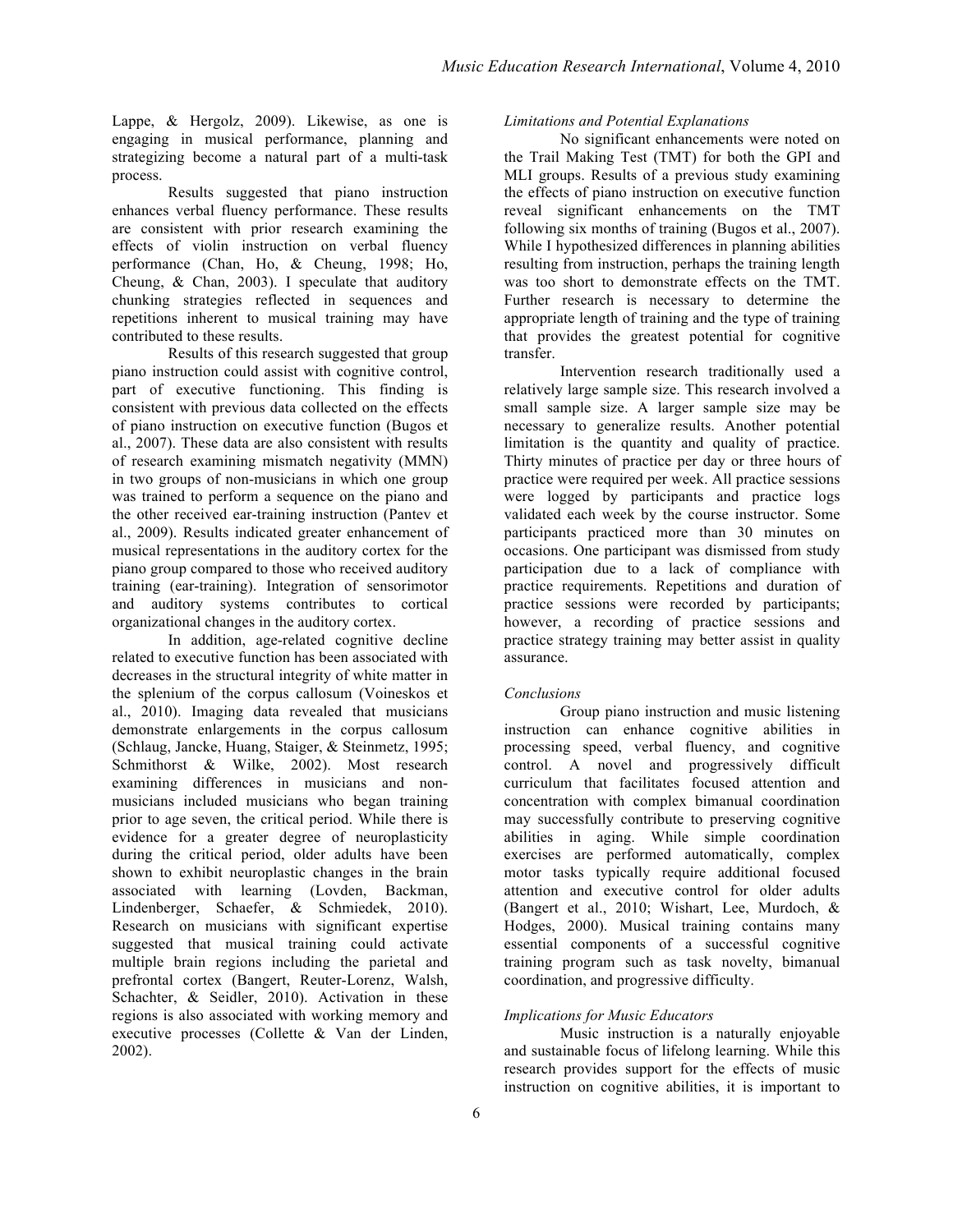note that music instruction also provides many expressive and aesthetic benefits. Additional groupbased learning opportunities should be provided to encourage musical participation for adults in community ensembles, intergenerational groups, and small ensembles. Music educators should be prepared to advocate for providing programmatic support for lifelong learning endeavors. These formal and informal programs should require active participation among participants and allow for re-entry points regardless of prior experience.

#### *Acknowledgments*

This work was supported by a grant from the Retirement Research Foundation whose support is gratefully acknowledged. Special thanks to the Pitt County Council on Aging for recruitment assistance and to Rebecca Martin, Jamelle Simmons, Joy Fitzpatrick, and Alexis Groner for assistance with data collection.

#### **REFERENCES**

- Bangert, A. S., Reuter-Lorenz, P. A., Walsh, C. M., Schachter, A. B., & Seidler, R. D. (2010). Bimanual coordination and aging: Neurobehavioral implications. *Neuropsychologia, 48*(4), 1165-1170.
- Beck, A. T., Ward, C. H., Mendelson, M., Mock, J., & Erbaugh, J. (1961). An inventory for measuring depression. *Archives of General Psychiatry, 4*, 561–571.
- Bilharz, T. D., Bruhn, R. A., & Olson, J. E. (2000). The effect of early music training on child cognitive development. *Journal of Applied Developmental Psychology, 20*, 615–636.
- Brandt, J., Spencer, M. & Folstein, M. F. (1988). Telephone Interview for Cognitive Status (TICS). *Neuropsychiatry, Neuropsychology, and Behavioral Neurology, 1(2)*, 111-117.
- Bugos, J. A., Perlstein, W. M., McCrae, C. S., Brophy, T. S., & Bedenbaugh, P. H. (2007). Individualized piano instruction enhances executive functioning and working memory in older adults. *Aging and Mental Health, 11*(4), 464-471.
- Chan, A. S., Ho, Y. C., & Cheung, M. C. (1998). Music training improves verbal memory. *Nature, 396*, 128.
- Collette, F., & Van der Linden, M. (2002). Brain imaging of the central executive component of working memory. *Neuroscience Biobehavior Review, 26*(2), 105-125.
- Cohen, J. (1988). *Statistical power analysis for the behavioral sciences* (2nd ed.). Hillsdale, NJ: Lawrence Earlbaum Associates.
- Delis, D., Kaplan, E. B., & Kramer, J. (2001). *The Delis-Kaplan Executive Function System*. San Antonio, TX: The Psychological Corporation.
- Ehrenstein, W. H., Heister, G., & Cohen, R. (1982). Trail Making Test and visual search. *Archives fur Psychiatrie und Nervenkrankheiten, 231*, 333-338.
- Gibson, R. C. (1995). Promoting successful and productive aging in minority populations. In Bond, L. A., Cutler, S. J., Grams, A. (Eds.) *Promoting successful and productive aging* (pp. 279-288). Thousand Oaks, CA: Sage.
- Ghisletta, P., Bickel, J. F., & Lovden, M. (2006). Does activity engagement protect against cognitive decline in old age? Methodological and analytical considerations. *Journals of Gerontology Series B: Psychological Sciences, 61,* 253-261.
- Golden, C. J. (1978). *Stroop color and word test*. Chicago, IL: Stoelting.
- Gonzalez, R., Miller, S. W., Carey, C. L., Woods, S. P., Rippeth, J. D, Schweinsburg, B. C., Norman, M. A., Martin, E. M., & Heaton, R. K. (2006). Association between dyads and correct responses on the *Paced Auditory Serial Addition Task* (PASAT). *Assessment, 13*(4), 381-384.
- Gordon, E. E. (1989). Manual for the *Advanced Measures of Music Audiation*. Chicago, IL: GIA Publications, Inc.
- Gronwall, D. M. A. (1977). Paced auditory serial-addition task: A measure of recovery from concussion. *Perceptual and Motor Skills, 44,* 367-373.
- Hirokawa, E. (2004). Effects of music listening and relaxation instructions on arousal changes and the working memory task in older adults*. Journal of Music Therapy, 41*(2), 107-127.
- Ho, Y. C., Cheung, M. C., & Chan, A. S. (2003). Music training improves verbal but not visual memory: Crosssectional and longitudinal explorations in children. *Neuropsychology, 17*(3), 439-450.
- Hoffer, C. (2002). *Music listening today*. New York: Schirmer.
- Jutras, P. (2006). The benefits of adult piano study as self-reported by selected adult piano students. *Journal of Research in Music Education, 54*(2), 97-112.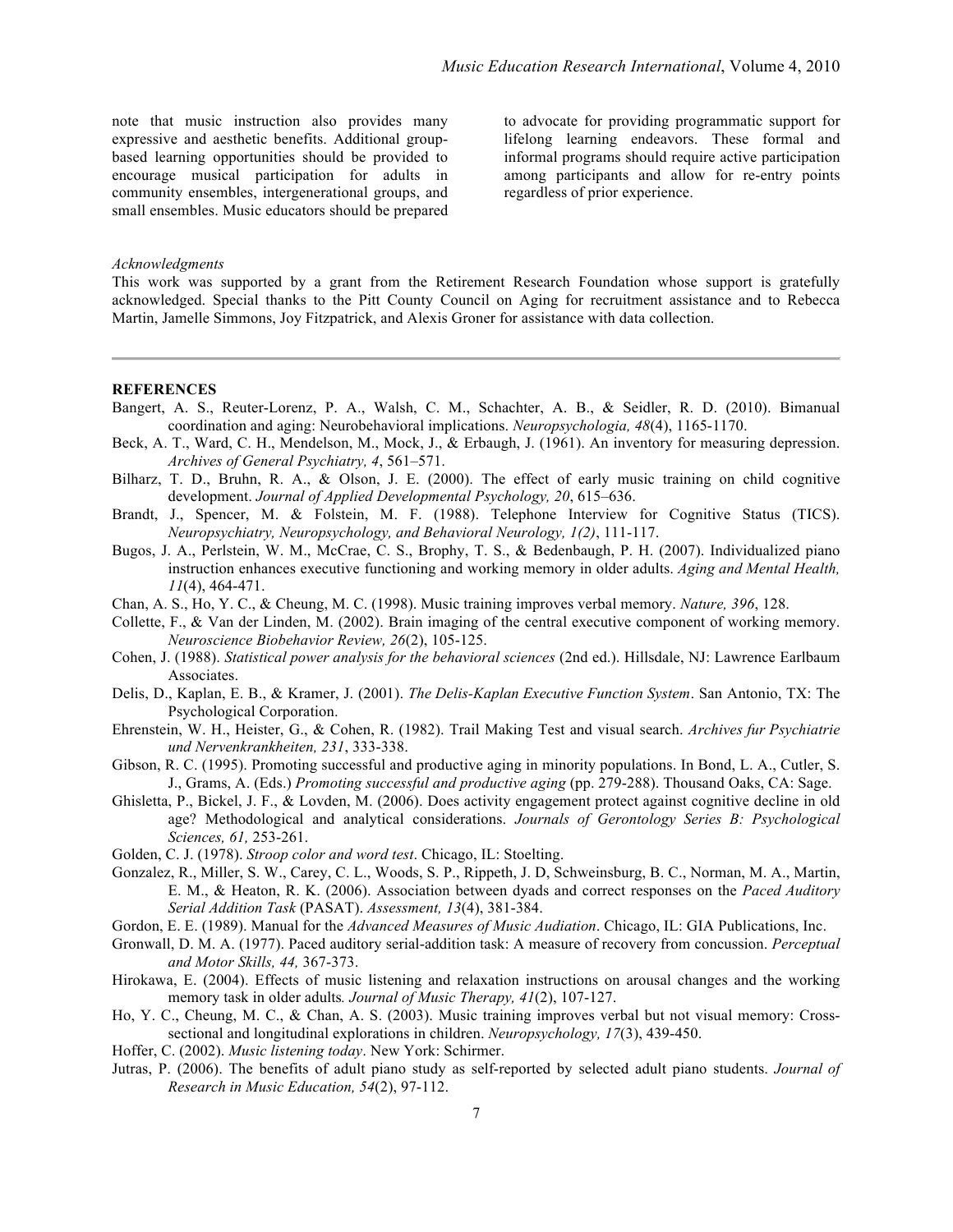- Keselman, H. J., Cribbie, R., & Holland, B. (2002). Controlling the rate of Type I error over a large set of statistical tests. *British Journal of Mathematical and Statistical Psychology, 55*, 27-39.
- Koelsch, S., Gunter, T. C., Wittfoth, M., & Sammier, D. (2005). Interaction between syntax processing in language and in music: An ERP study. *Journal of Cognitive Neuroscience. 17*(10), 1565-1577.
- Krings, T., Topper, R., Foltys, H., Erberich, S., Sparing, R., Willmes, K., & Thron, A. (1999). Cortical activation patterns during complex motor tasks in piano players and control subjects. A functional magnetic resonance imaging study. *Neuroscience Letters, 278*(3), 189–193.
- Lovden, M., Backman, L., Lindenberger, U., Schaefer, S., & Schmiedek, F. (2010). A theoretical framework for the study of adult cogntiive plasticity. *Psychological Bulletin, 136*(4), 659-676.
- Lustig, C., Shah, P., Seidler, R., & Reuter-Lorenz, P. A. (2009). Aging, training and the brain: A review and future directions. *Neuropsychology Review, 19*(4), 504-522.
- Nyberg, L., Sandblom, J., Jones, S., Neely, A. S., Petersson, K. M., Ingvar, M., & Bäckman, L. (2003). Neural correlates of training-related memory improvement in adulthood and aging. *Proceedings of the National Academy of Sciences, 100*, 13728–13733.
- Palmer, W. A., Manus, M., & Lethco, A. V. (1995). *Adult all-in-one course: Alfred's basic adult piano course level 1*. Van Nuys, CA: Alfred Publishing.
- Pantev, C., Lappe, C., Herholz, S. C., & Trainor, L. (2009). Auditory-somatosensory integration and cortical plasticity in musical training. *Annals of New York Academy of Sciences, 1169*, 143-150.
- Perlstein, W. M., Larson, M. J., Dotson, V. M., & Kelly, K. G. (2005). Temporal dissociation of components of cognitive control dysfunction in severe TBI: ERPs and the cued-Stroop task. *Neuropsychologia, 44*(2), 260-274.
- Polman, C. H., & Rudick, R. A. (2010). The Multiple Sclerosis Functional Composite: A clinically meaningful measure of disability. *Neurology, 74*(17), S8-S15.
- Rauscher, F. H., & Zupan, M. A. (2000). Classroom keyboard instruction improves kindergarten children's spatialtemporal performance: A field experiment. *Early Childhood Research, 15*, 215–228.
- Rauscher, F. H., Levine, L. J., Shaw, G. L., & Wright, E. L. (1997). Music training causes long-term enhancement of preschool children's spatial–temporal reasoning. *Neurological Research, 19*, 1–8.
- Reitan, R. M., & Wolfson, D. (1985). *The Halstead-Reitan Neuropsychological Test Battery.* Tuscon, AZ: Neuropsychological Press.
- Salthouse, T. A. (1994). Age-related differences in basic cognitive processes: Implications for work. *Experimental Aging Research, 20*, 249–255.
- Salthouse, T. A. (1996). The processing-speed theory of adult age differences in cognition. *Psychology Review, 103*(3), 403-428.
- Schlaug, G., Jancke, L., Huang, Y., Staiger, J. F., & Steinmetz, H. (1995). Increased corpus callosum size in musicians. *Neuropsychologia, 33*(8), 1047-1055.
- Schmithorst, V. J., & Wilke, M. (2002). Differences in white matter architecture between musicians and nonmusicians: A diffusion tensor imaging study. *Neuroscience Letters, 321*(1-2), 57-60.
- Schmitt, F. A., Murphy, M. D., & Sanders, R. E. (1981). Training older adult free recall rehearsal strategies*. Journal of Gerontology, 36*(3), 329-337.
- Schneider, W., Eschmann, A., & Zuccolotto, A. (2002). *E-Prime user's guide*.Pittsburgh, PA: Psychology Software Tools, Inc.
- Schon, D., Magne, C., & Besson, M. (2004). The music of speech: music training facilitates pitch processing in both music and language. *Psychophysiology, 41*(3), 341-349.
- Scoggin, F., Storandt, M., & Lott, L. (1985). Memory-skills training, memory complaints, and depression in older adults*. Journal of Gerontology, 45*(5), 562-568.
- Seung, Y., Kyong, J. S., Woo, S. H., Lee, B. T., & Lee, K. M. (2005). Brain activation during music listening in individuals with or without prior music training. *Neuroscience Research, 52*(4), 323-329.
- Spreen, O., & Strauss, E. (1998). A compendium of neuropsychological tests: Administration, norms, and commentary. New York: Oxford University Press.
- Thompson, R. G., Moulin, C. J., Hayre, S., & Jones, R. W. (2005). Music enhances category fluency in healthy older adults and Alzheimer's disease patients. *Experimental Aging Research, 31*(1), 91-99.
- Voineskos, A., Rajji, T. K., Lobaugh, N. J., Miranda, D., Shenton, M. E., Kennedy, J. L., Pollock, B. G., & Mulsant, B. H. (2010). Age-related decline in white matter tract integrity and cognitive performance: A DTI tractography and structural equation modeling study. *Neurobiology of Aging*, *33*(1), 21-34.